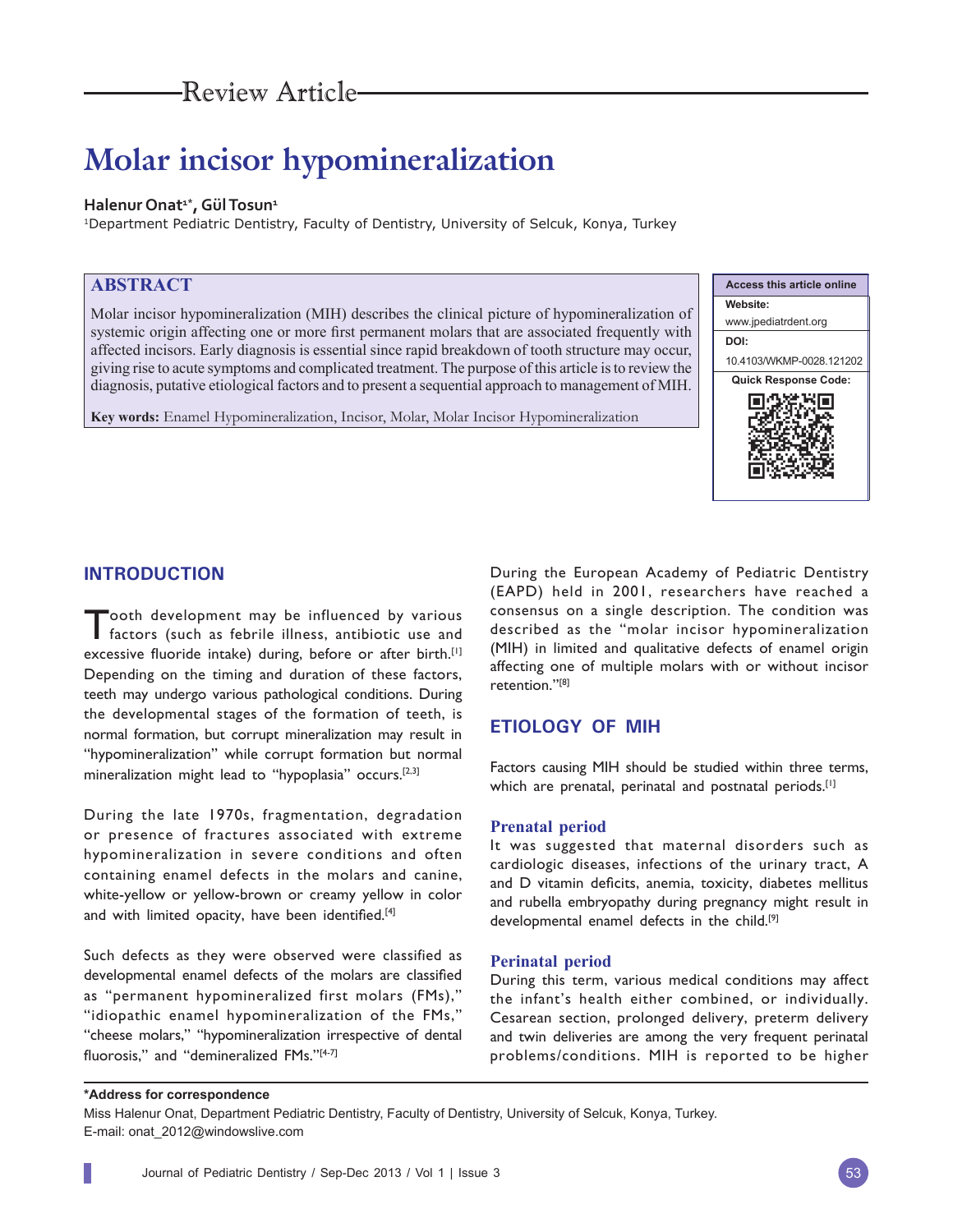compared to normal children in such cases.[10] In addition, enamel defects in permanent teething, a difference in teeth development and extraction timings is also the case in premature children under the risk of miscarriage.<sup>[11]</sup>

Prolonged respiratory suppression during preterm delivery may lead to hypoxia. Oxygen deficiency of the ameloblasts are considered as the cause of MIH or molar and incisor opacities in medical problems of this kind.[7]

Hypocalcemia is a pathological condition encountered as a result of the plasma blood calcium levels less than 7.5/100 ml. In addition to the perinatal term, hypocalcemia may also occur during the prenatal and postnatal periods. Low calcium levels in MIH lesions are the result of degenerated calcium metabolism of ameloblasts.[12] Hypocalcemia may occur in mothers with diabetes, in the case of vitamin D deficiency, prenatal and/or perinatal period and premature delivery.[12]

Since a large portion of calcium and phosphate depot in neonates is formed during the last trimester, Ca and P are not sufficiently stored in preterm birth.<sup>[13]</sup> Experimental studies demonstrate that the effect of hypocalcemia on the developing teeth tissues is related to the term of hypocalcemia. A diet poor in Ca is shown to reduce dentine thickness at the initial stage while a diet longer than 10 weeks increased hypoplastic response in secreted enamel.<sup>[14]</sup>

#### **Postnatal period**

Several studies demonstrate that the medical problems faced during the postnatal term result in the occurrence of MIH. In a study conducted in Switzerland, the relationship between the diseases during the 0 and 1st years of age and MIH were found relevant in males only.[15] Frequency of MIH in children with a systemic disease history in the first 3 years of age was higher than those without a disease history.[16] Due to a large number of systemic etiologic factors during dental development, which occur simultaneously, it is highly difficult to isolate the factors or classify them in the order of relevance.<sup>[17]</sup>

# **DIAGNOSIS AND TREATMENT OF MIH**

MIH demonstrates an appearance that ranges between limited opacities in the enamel and loss of substance at various levels. Patients and parents were reported to complain of MIH with symptoms including esthetic problems, rapid dental wear and loss of enamel, inclination to caries, dental sensitivity and ultimate tooth loss.[6,18]

Post-teething breaks (PTBs) in MIH may lead to the exposure of the porous sub-surface of the enamel or even the dentine, leading to the development of hypersensitivity

of the teeth to cold food, cool temperatures and brushing.[18] Poor oral hygiene causes increased plaque retention in teeth with MIH, thereby supporting rapid caries development.<sup>[6]</sup>

MIH defects not only cause clinical problems for children, but also the dentists. Due to sensitivity, patients may demonstrate dentist fear, concern and reluctance during treatment.[18] "Acquired pain" resulting from behavioral problems; treatment using the insufficient anesthesia or local anesthesia are associated with their acquired experience.[19]

Before starting treatment of teeth MIH, the following applications should be performed and treatment should be initiated in line with the obtained information:[20]

- Permanent FMs and incisors (12 teeth) should be examined.
- During examinations performed for MIH, teeth should be examined in wet condition after sanitation.
- Eighth year of age is the optimum time for MIH examination.
- The following information should be recorded for each tooth:
	- Presence or absence of limited opacity.
	- Post-denting enamel breaks.
	- Atypical restoration.
	- Extraction due to MIH.
	- Failed denting of incisors or molars.

The approach to a six-step treatment developed by William *et al*. (2006) for the successful management of MIH teeth has been demonstrated [Table 1].<sup>[21]</sup>

In addition to the six-step treatment approach by William *et al*., a "treatment decision tree" based on the severity of the disease and the length of treatment duration has been prepared by Mathu-Muju and Wright (2006). According to the authors, the following clinical criteria are classifying the defect in three different degrees of severity [Table 2].[22]

#### **Preventive treatments**

Directing children affected by MIH and their parents to suggestions for appropriate diets and preventive treatment is of crucial importance. Children with MIH, using toothpaste low in fluoride content should start using high fluoride toothpastes containing 1000 ppm F at minimum.[23] Topical fluoride applications may be also useful. All of these methods ensure reduced dental sensitivity and assist to increased mineralization of the hypomineralization areas.[1]

Another product for use would be casein phosphopeptideamorphous calcium phosphate (CPP-ACP), which is believed to be useful for teeth with MIH.<sup>[21,23]</sup> Thanks to its

I.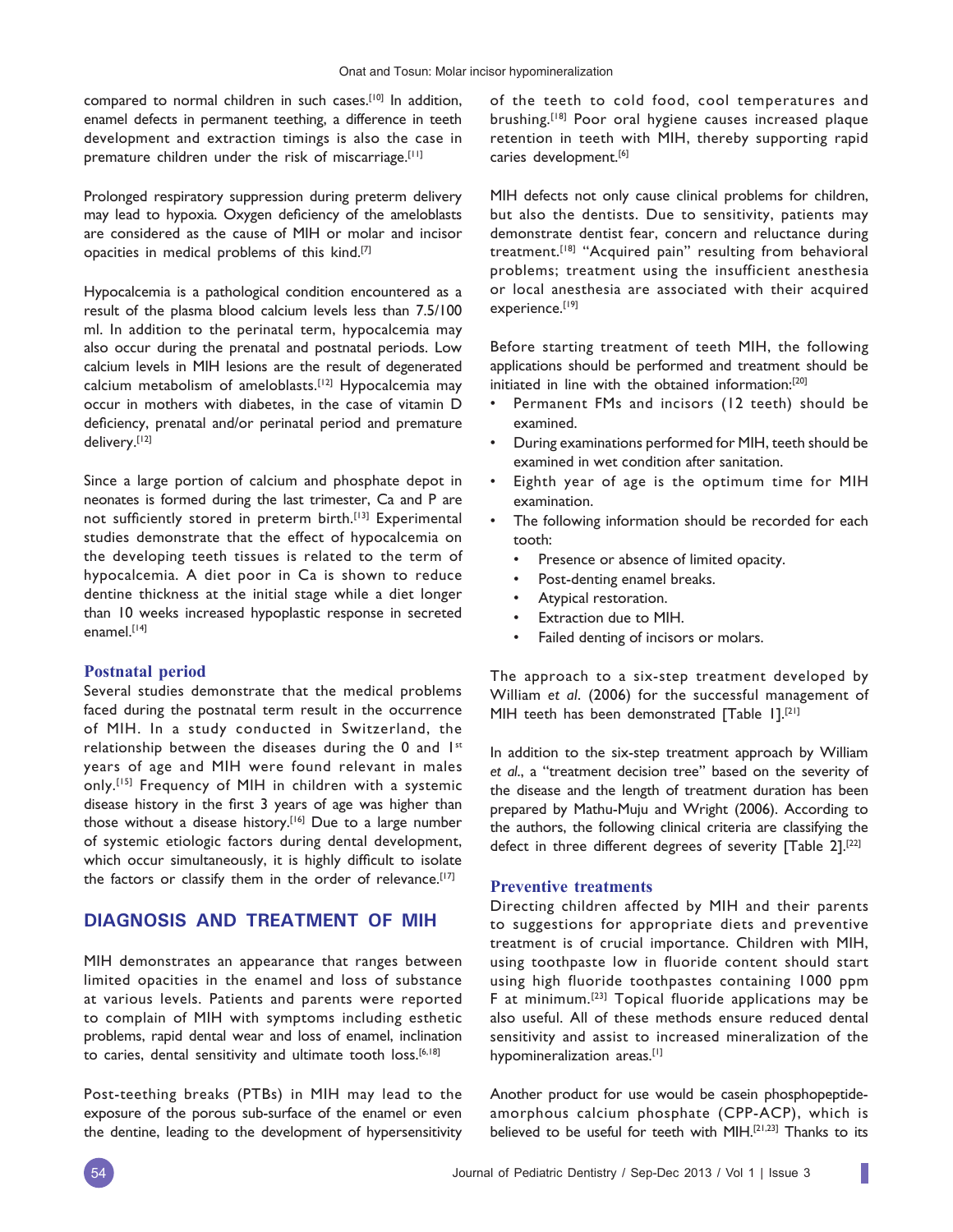# **Table 1: A clinical management approach for permanent FMs affected by MIH**

| <b>Steps</b>                            | <b>Recommended procedures</b>                                                                                                                  |
|-----------------------------------------|------------------------------------------------------------------------------------------------------------------------------------------------|
| Risk identification                     | Assess medical history for<br>putative etiological factor                                                                                      |
| Early diagnosis                         | Examine at-risk molars on<br>radiographs if available                                                                                          |
|                                         | Monitor these teeth during eruption                                                                                                            |
| Remineralization and<br>desensitization | Apply localized topical fluoride                                                                                                               |
| Prevention of dental                    | Institute thorough oral hygiene                                                                                                                |
| caries and PFB                          | home care program                                                                                                                              |
|                                         | Reduce cariogenicity and<br>erosivity of diet                                                                                                  |
|                                         | Place pit and fissure sealants                                                                                                                 |
| Restorations or<br>extractions          | Place intracoronal (resin composite)<br>bonded with a self-etching primer<br>adhesive or extracoronal restorations<br>(stainless steel crowns) |
|                                         | Consider orthodontic<br>outcomes post-extraction                                                                                               |
| Maintenance                             | Monitor margins of restorations for PEB                                                                                                        |
|                                         | Consider full coronal coverage<br>restorations in the long-term                                                                                |
| $-11$ $-1$<br>$\sim$<br>.               |                                                                                                                                                |

FMs: First molars, MIH: Molar incisor hypomineralization, PEB: Post-eruption breakdown

## **Table 2: Treatment decision tree**

| <b>Level of MIH</b> | <b>Symptoms</b>                                                                                                 |
|---------------------|-----------------------------------------------------------------------------------------------------------------|
| Mild MIH            | Demarcated opacities are in                                                                                     |
|                     | non-stress-bearing areas of FPM                                                                                 |
|                     | Isolated opacities                                                                                              |
|                     | No enamel loss from fracturing                                                                                  |
|                     | is present in opaque areas                                                                                      |
|                     | No history of dental hypersensitivity                                                                           |
|                     | No caries associated with the affected enamel                                                                   |
|                     | Incisor involvement is usually mild if present                                                                  |
| Moderate MIH        | Intact atypical restorations                                                                                    |
|                     | Demarcated opacities are present on<br>occlusal/incisal third of teeth without<br>posteruptive enamel breakdown |
|                     | Posteruptive enamel breakdown/<br>caries are limited to 1 or 2 surfaces<br>without cuspal involvement           |
|                     | Dental sensitivity is generally reported<br>as normal esthetic concerns                                         |
| Severe MIH          | Posteruptive enamel breakdown                                                                                   |
|                     | History of dental sensitivity                                                                                   |
|                     | Widespread caries is associated                                                                                 |
|                     | with the affected enamel                                                                                        |
|                     | Crown destruction can readily advance<br>to involve the dental pulp                                             |
|                     | Defective atypical restoration is present                                                                       |
|                     | Esthetic concerns are expressed<br>by the patient or parent                                                     |

MIH: Molar incisor hypomineralization, FPM: First permanent molar

anti-sensitive property, CPP-ACP is a biocompatible source of Ca and P for MIH teeth in the extraction process.<sup>[23]</sup> Lastly, the daily use of 0.4% stannous fluoride gel is recommended for reduced sensitivity in defective teeth.[24]

#### *Fissure sealant (FS)*

Fissure sealant (FS) application on the defective surface is yet another treatment option recommended for eliminating sensitivity and preventing caries in moderate cases where the enamel integrity is not lost.<sup>[24]</sup>

FS may be replaced by glass ionomer cement (GIC) in MIH affected teeth not completely erupted. This treatment provides temporary protection for the teeth against caries and sensitivity and minimizes PTBs. Due to their poor retention, materials of this kind should be replaced by a resin based FS after complete tooth eruption.[21]

## **Restorative treatments**

Decisions as to the use of restorative material for the hypomineralized permanent FM restoration should consider the width of defect, specific tooth structure intended for restoration, dentine sensitivity and eruption.[25] Moreover, sufficient saliva isolation in hypomineralized permanent FMs as the teeth located at the distant back of the arch in patients 6-7 years of age is highly difficult. For this reason, the patient's age and compatibility should be also taken into consideration.[24]

The initial approach in defining cavity limits is the complete removal of the defective enamel. While it reduces the risk of failure of restoration, this option leads to increased loss of dental tissue. The second approach is the removal of the porous enamel only while leaving the enamel with increased resistance to drill intact. Although conservative, this option still bears the risk of break in the restored edges.[24]

The porous exposed subsurface enamel or dentin may promote chronic inflammation of the pulp, complicating anesthesia.[21] Apart from the restorative difficulties faced by clinicians, children with MIH have considerable behavior management problems; dental fear and anxiety are more commonly found in these children. Behavior problems can be related to pain experienced by the patients during multiple treatment appointments as many of them were either inadequately anesthetized or even had treatment without local analgesia.[18]

#### **GICs**

Due to their adhesive property, GICs are good isolators and release fluoride. However, their use is restricted in hypomineralized permanent FMs with low wear resistance and affected by the chewing force in particular.<sup>[24]</sup> GICs are recommended as cement for temporary restoration of MIH affected teeth or due to their properties close to dentine.<sup>[24]</sup>

# **Resin composite materials**

Compared with other restorative materials in MIH affected teeth, the composite resin material provides longer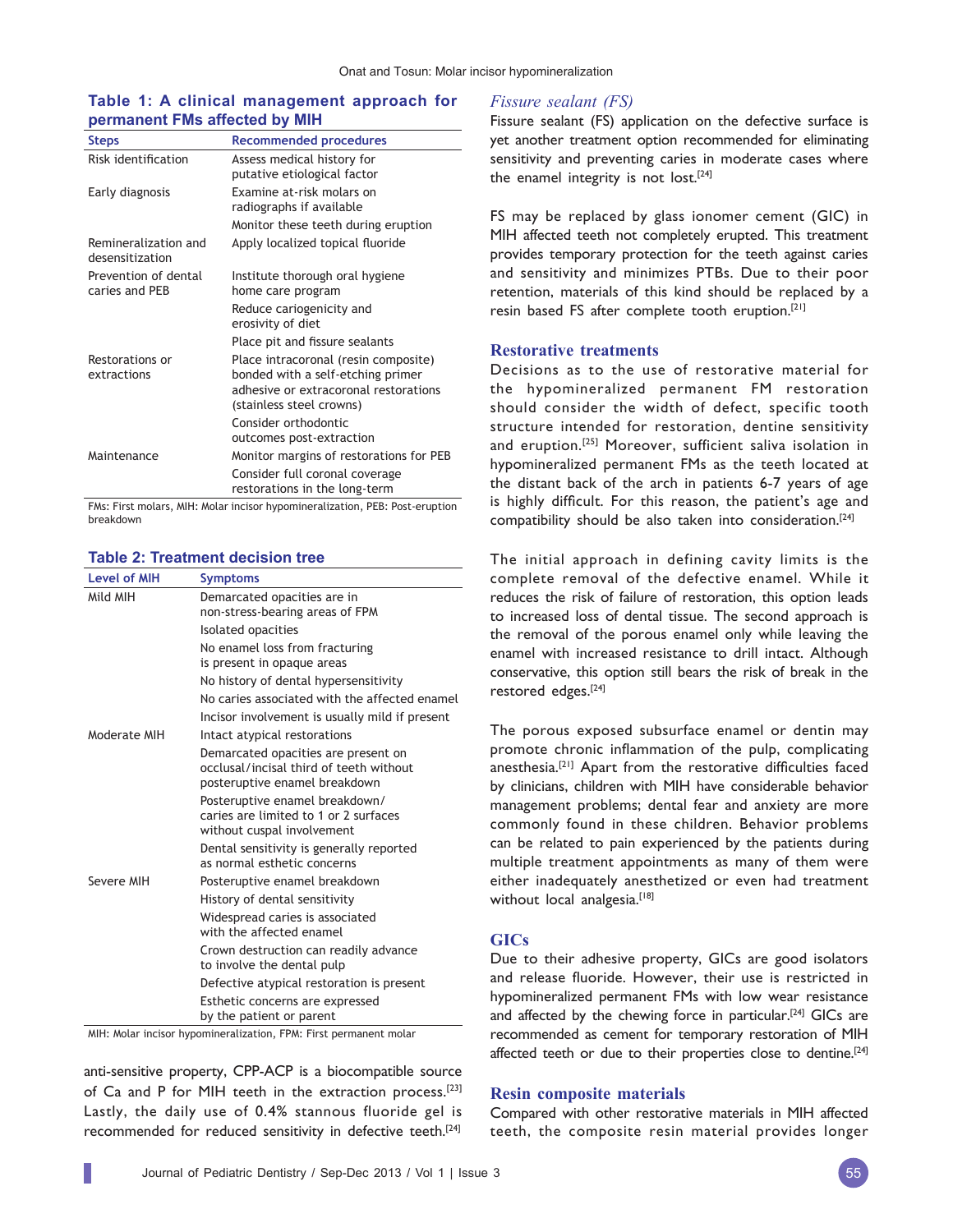stability (approximately 5.2 years and a success rate by 74-100%).[26] Self-etching adhesive (SEA) was found to have better bond strength to MIH affected enamel than all-etch single-bottle adhesive (SBA) in a laboratory study.[21] This was attributed to the omission of rinsing, thus eliminating any interference of residual water on the bond and to the presence of both micromechanical and chemical bonds between hydroxyapatite and SEA. Alternatively the hydrophilic properties of acetone included in some other SBA systems, may play the same role for eliminating the residual water from the etched enamel surface.[26]

#### **Amalgams**

Amalgams mechanically adhering to the restoration cavity and demonstrating frequent leak in restored edges are bad isolators not chemically bound to the dental tissues. Due to these properties, they are not considered an effective treatment option for MIH affected teeth.[24] While many studies conducted on MIH affected teeth showed that amalgam restorations are renewed more frequently than composites and that composites have better properties, there are also opinions suggesting their equal percentage of success.[27,28]

#### **Stainless steel crowns (SSC)**

Stainless steel crowns (SSC) is the best option for restoration in teeth with severe coronal malformation and can be implemented temporarily until the adjacent permanent tooth erupts and reaches the occlusion plane.[24] SSC is preferred for preventing material loss better than the caries-free, sound hypomineralized areas, ensuring control over sensitivity, providing proper contact in the interfaces and occlusal; cost-effectiveness and fast application.[21]

#### **Laboratory-fabricated crowns**

Laboratory-fabricated crowns are oftentimes not preferred in clinical applications due to large pulps of young permanent teeth, short crowns, expensiveness, increased number of treatment sessions, causing wear of the opposing teeth and difficulty of finishing the crown edges in permanent teeth not completely erupted.<sup>[29,30]</sup>

## **Extraction and orthodontic approach**

Extraction in MIH affected teeth where severe coronal loss is the case should be considered as an option for treatment if the patient has crowding, in frequently repeated treatments and cases where the pulpal symptoms cannot be eliminated.[8,18] Extractions should consider orthodontic complications. The optimum age range for extraction is 8.5 and 9 years of age in the condition is suitable in terms of orthodontic. The extracted first permanent molar is replaced with the second permanent molar by proper occlusion following extraction.<sup>[18,31]</sup>

Orthodontic treatment is often required after the extraction procedure in the case of bad timing.<sup>[8,18]</sup> Closing of the extraction gaps formed in the upper jaw are usually easier than those in the lower jaw. The best results in the extraction of the permanent FMs were obtained in the procedures performed between 8 and 10 years of age where the permanent lateral incisors begin to grow while the permanent second premolars and molars are not yet being erupted.<sup>[32]</sup>

Restoration of defective teeth is recommended due to orthodontic restrictions such as the lack of crowding other than the age factor, improper skeletal structure or congenital dental deficit.[24,31] However, defective teeth may be extracted in many cases despite the trial of all treatment options. Therefore, it was reported that a mutual decision between orthodontists and pediatric dentistss would be more appropriate for the identification of the best treatment alternative of severely defective permanent FMs.[31]

#### **Incisor treatment**

Although, it is recommended to wait until the patient's end of puberty for the treatment of defective incisors where loss of enamel and sensitivity are frequently observed, the increasing demand for esthetics should be satisfied starting from the growth of these teeth.<sup>[24]</sup> Composite laminates implemented with or without removal of a certain amount of enamel tissue are more effective in improving the esthetic appearance.<sup>[5,24]</sup>

## **CONCLUSIONS**

Although the reason is not completely known, MIH is thought to occur as a result of the multifactorial reasons during the child's prenatal term or cases putting the health in danger such as systemic diseases and malnutrition during the child's first 3 years of age.

Clinical MIH is a serious problem for both, children and dentists. These teeth are sensitive to cold and hot temperatures and cause mild to severe pain. Therefore, the patient's concerns should be reduced and behavioral guidance should be provided. Factors causing the defect should be disclosed and proper treatment options should be developed for children affected by MIH, who undergo treatment more frequently than those unaffected.

# **REFERENCES**

- 1. Alaluusua S. Aetiology of Molar-Incisor Hypomineralisation: A systematic review. Eur Arch Paediatr Dent 2010;11:53-8.
- 2. Clarkson J. Review of terminology, classifications, and indices of developmental defects of enamel. Adv Dent Res 1989;3:104-9.
- Jälevik B, Norén JG. Enamel hypomineralization of permanent first molars: A morphological study and survey of possible aetiological factors. Int J Paediatr Dent 2000;10:278-89.

I.